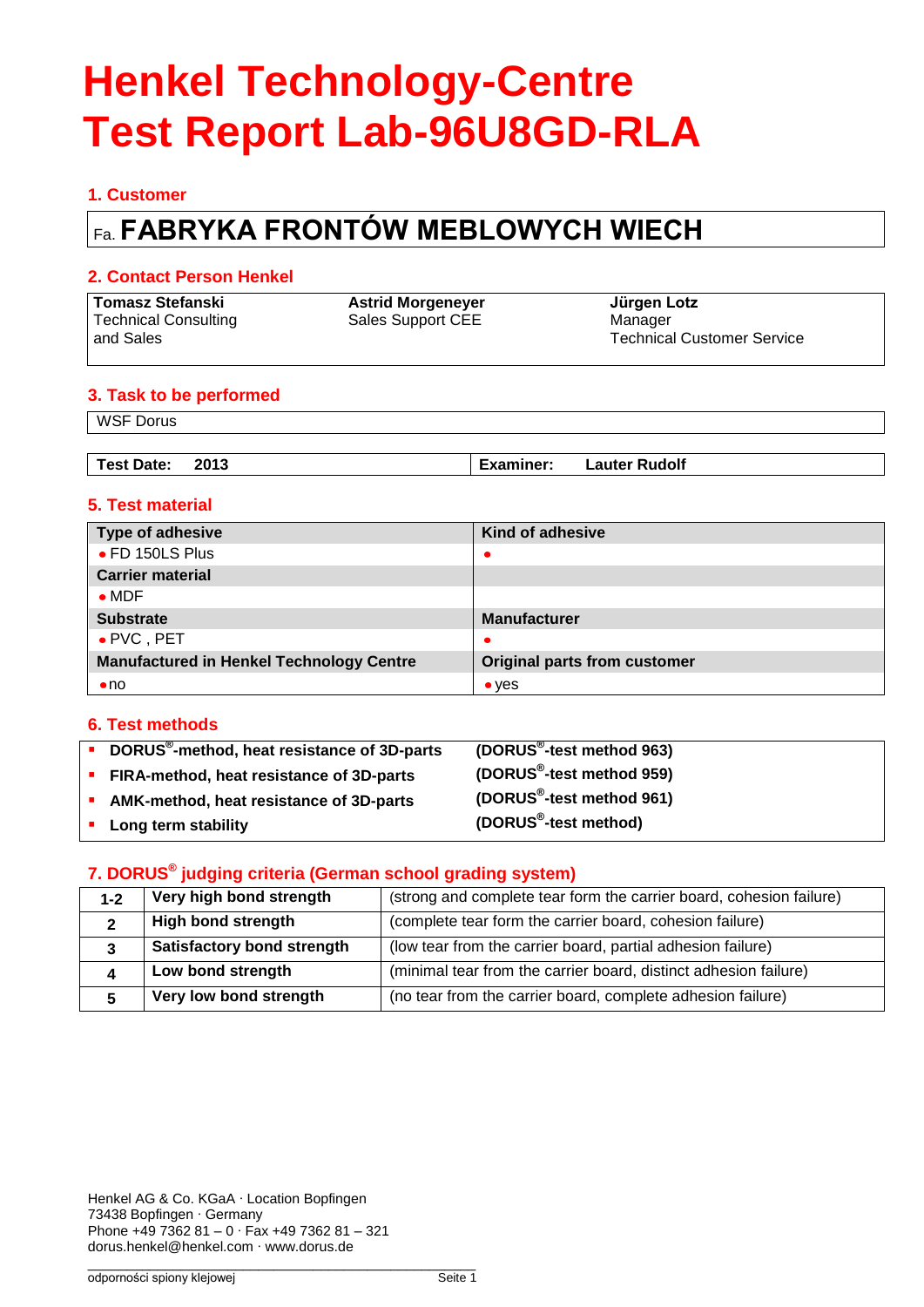# **8. Test results**

| <b>Foil manufacturer:</b>            |                | <b>Foil material:</b>                                                                                                              |           |                                      | <b>Foil thickness:</b> |                                |           |
|--------------------------------------|----------------|------------------------------------------------------------------------------------------------------------------------------------|-----------|--------------------------------------|------------------------|--------------------------------|-----------|
|                                      |                | <b>FOLIA JEDNOBARWNA PCV</b>                                                                                                       |           |                                      | 0,35 MM                |                                |           |
| <b>Adhesive:</b>                     |                | Press system:                                                                                                                      |           | <b>Edge temperature</b><br>achieved: |                        | Sample to be tested:           |           |
| FD 150LS Plus                        |                |                                                                                                                                    |           |                                      |                        | Samples without inner radius   |           |
| <b>Adhesion:</b>                     |                | <b>Immediately</b>                                                                                                                 |           | After 7 days                         |                        |                                | Spraying: |
| Edge                                 |                |                                                                                                                                    |           | $2 - 3$                              |                        |                                |           |
| Surface                              |                |                                                                                                                                    |           | 100%                                 |                        |                                |           |
| <b>Heat resistance</b>               |                |                                                                                                                                    |           |                                      |                        |                                |           |
| 100°C<br>Inner radius:<br>Edges:     |                |                                                                                                                                    |           |                                      |                        |                                |           |
| DORUS <sup>®</sup> -test method 963  |                |                                                                                                                                    |           |                                      |                        |                                |           |
|                                      |                | Increasing heat resistance. Starting at 50°C/5°C per h until 100°C, afterwards 12 hrs at 100°C.                                    |           |                                      |                        |                                |           |
| Maximum foil shrinkage 0,3 mm        |                |                                                                                                                                    |           |                                      |                        |                                |           |
|                                      |                | DORUS <sup>®</sup> -test method 959: FIRA-method<br>Increasing heat resistance. Each 3 days 40 °C / 50 °C / 60 °C / 65 °C / 70 °C. |           |                                      |                        |                                |           |
|                                      |                | FIRA passed with maximum foil shrinkage 0,3 mm at 60°C                                                                             |           |                                      |                        |                                |           |
|                                      |                | DORUS®-test method 961: AMK-method                                                                                                 |           |                                      |                        |                                |           |
|                                      |                | Increasing heat resistance. 1 h at 50 °C / 1 h at 60 °C / 4 h at 75 °C.                                                            |           |                                      |                        |                                |           |
| Maximum foil shrinkage 0,2mm at 75°C |                |                                                                                                                                    |           |                                      |                        |                                |           |
|                                      |                | DORUS <sup>®</sup> -test method: Long term stability                                                                               |           |                                      |                        |                                |           |
|                                      |                | Conditions: 12 h 40 °C 40% air humidity / 12 h 40 °C 80% air humidity                                                              |           |                                      |                        |                                |           |
| <b>Keyword evaluation:</b>           |                |                                                                                                                                    |           |                                      |                        |                                |           |
|                                      |                | FD 150 LS Plus + 7% R397 WSF Dorus Part 1-56                                                                                       |           |                                      |                        |                                |           |
|                                      |                |                                                                                                                                    |           | <b>Method</b>                        |                        |                                |           |
|                                      | Foil           |                                                                                                                                    | Foil      |                                      | Foil                   | Long term Stability - 100 days |           |
| DORUS <sup>®</sup>                   | shrinking      | <b>FIRA</b>                                                                                                                        | shrinking | <b>AMK</b>                           | shrinking              | Conditions:                    |           |
|                                      | (mm)           |                                                                                                                                    | (mm)      |                                      | (mm)                   | 12 h 40 °C 40% air humidity    |           |
|                                      |                | 40 °C                                                                                                                              |           |                                      |                        | 12 h 40 °C 80% air humidity    |           |
| 50 °C                                | 0              | $50^{\circ}$ C                                                                                                                     |           | 50 °C                                |                        |                                |           |
| 55 °C                                | $\overline{0}$ |                                                                                                                                    |           |                                      |                        |                                |           |
| 60 °C                                | 0              | 60 °C                                                                                                                              |           | 60 °C                                |                        |                                |           |
| 65 °C                                | $\overline{0}$ | 65 °C                                                                                                                              |           |                                      |                        |                                |           |
| $70\overline{°C}$                    | 0,1            | 70 °C                                                                                                                              |           |                                      |                        |                                |           |
| 75 °C                                | 0,1            |                                                                                                                                    |           | 75 °C (4 h)                          |                        |                                |           |
| 80 °C                                | 0,1            |                                                                                                                                    |           |                                      |                        |                                |           |
| 85 °C                                | 0,2            |                                                                                                                                    |           |                                      |                        |                                |           |
| 90 °C                                | 0,2            |                                                                                                                                    |           |                                      |                        |                                |           |
| 95 °C                                | 0,3            |                                                                                                                                    |           |                                      |                        |                                |           |
| 100 °C                               | 0,3            |                                                                                                                                    |           |                                      |                        |                                |           |
| $105^{\circ}$ C                      | 0,4            |                                                                                                                                    |           |                                      |                        |                                |           |
| 105 °C (12 h)                        | 3              |                                                                                                                                    |           |                                      |                        |                                |           |
| <b>Remarks:</b>                      |                |                                                                                                                                    |           |                                      |                        |                                |           |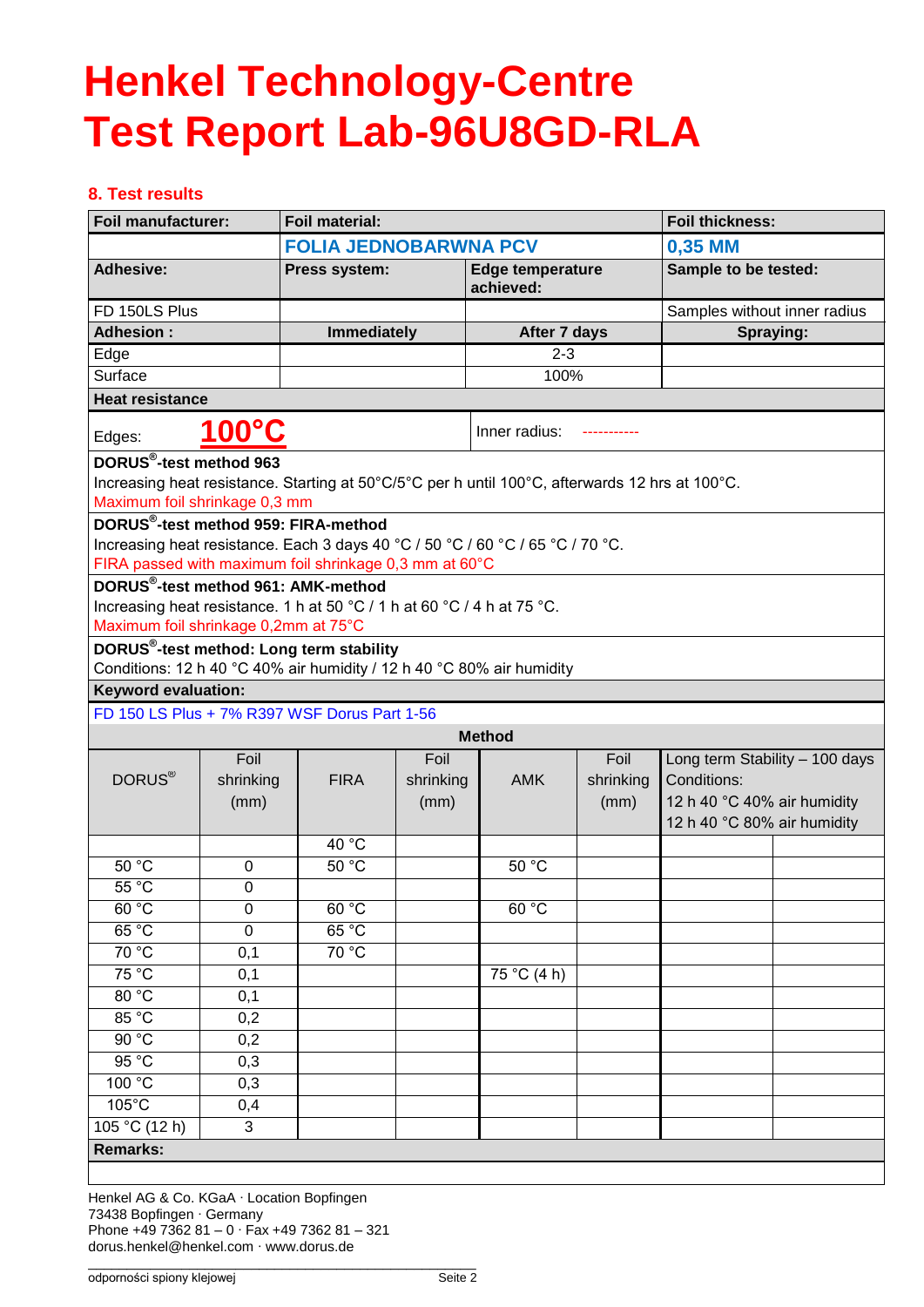#### **8. Test results**

| <b>Foil manufacturer:</b>            |                 | <b>Foil material:</b>                                                                           |           |                                      |           | <b>Foil thickness:</b>         |           |
|--------------------------------------|-----------------|-------------------------------------------------------------------------------------------------|-----------|--------------------------------------|-----------|--------------------------------|-----------|
|                                      |                 | <b>FOLIA JEDNOBARWNA PET</b>                                                                    |           |                                      |           | 0,25 MM                        |           |
| <b>Adhesive:</b>                     |                 | Press system:                                                                                   |           | <b>Edge temperature</b><br>achieved: |           | Sample to be tested:           |           |
| FD 150LS Plus                        |                 |                                                                                                 |           |                                      |           | Samples without inner radius   |           |
| <b>Adhesion:</b>                     |                 | <b>Immediately</b>                                                                              |           | After 7 days                         |           |                                | Spraying: |
| Edge                                 |                 |                                                                                                 |           | $\overline{2}$                       |           |                                |           |
| Surface                              |                 |                                                                                                 |           | 100%                                 |           |                                |           |
| <b>Heat resistance</b>               |                 |                                                                                                 |           |                                      |           |                                |           |
| Edges:                               | $105^{\circ}$ C |                                                                                                 |           | Inner radius:                        |           |                                |           |
| DORUS <sup>®</sup> -test method 963  |                 |                                                                                                 |           |                                      |           |                                |           |
|                                      |                 | Increasing heat resistance. Starting at 50°C/5°C per h until 100°C, afterwards 12 hrs at 100°C. |           |                                      |           |                                |           |
| Maximum foil shrinkage 0,3 mm        |                 |                                                                                                 |           |                                      |           |                                |           |
|                                      |                 | DORUS®-test method 959: FIRA-method                                                             |           |                                      |           |                                |           |
|                                      |                 | Increasing heat resistance. Each 3 days 40 °C / 50 °C / 60 °C / 65 °C / 70 °C.                  |           |                                      |           |                                |           |
|                                      |                 | FIRA passed with maximum foil shrinkage 0,3 mm at 60°C                                          |           |                                      |           |                                |           |
|                                      |                 | DORUS <sup>®</sup> -test method 961: AMK-method                                                 |           |                                      |           |                                |           |
| Maximum foil shrinkage 0,2mm at 75°C |                 | Increasing heat resistance. 1 h at 50 °C / 1 h at 60 °C / 4 h at 75 °C.                         |           |                                      |           |                                |           |
|                                      |                 | DORUS <sup>®</sup> -test method: Long term stability                                            |           |                                      |           |                                |           |
|                                      |                 | Conditions: 12 h 40 °C 40% air humidity / 12 h 40 °C 80% air humidity                           |           |                                      |           |                                |           |
| <b>Keyword evaluation:</b>           |                 |                                                                                                 |           |                                      |           |                                |           |
|                                      |                 | FD 150 LS Plus + 7% R397 WSF Dorus Part 7-191                                                   |           |                                      |           |                                |           |
|                                      |                 |                                                                                                 |           | <b>Method</b>                        |           |                                |           |
|                                      | Foil            |                                                                                                 | Foil      |                                      | Foil      | Long term Stability - 100 days |           |
| DORUS <sup>®</sup>                   | shrinking       | <b>FIRA</b>                                                                                     | shrinking | <b>AMK</b>                           | shrinking | Conditions:                    |           |
|                                      | (mm)            |                                                                                                 | (mm)      |                                      | (mm)      | 12 h 40 °C 40% air humidity    |           |
|                                      |                 |                                                                                                 |           |                                      |           | 12 h 40 °C 80% air humidity    |           |
|                                      |                 | 40 °C                                                                                           |           |                                      |           |                                |           |
| 50 °C                                | $\mathbf 0$     | 50 °C                                                                                           |           | 50 °C                                |           |                                |           |
| $55^{\circ}$ C                       | 0               |                                                                                                 |           |                                      |           |                                |           |
| 60 °C                                | 0               | 60 °C                                                                                           |           | 60 °C                                |           |                                |           |
| 65 °C                                | 0               | 65 °C                                                                                           |           |                                      |           |                                |           |
| 70 °C                                | $\pmb{0}$       | 70 °C                                                                                           |           |                                      |           |                                |           |
| 75 °C                                | $\pmb{0}$       |                                                                                                 |           | 75 °C (4 h)                          |           |                                |           |
| 80 °C                                | 0,1             |                                                                                                 |           |                                      |           |                                |           |
| $85\overline{^{\circ}C}$             | 0,2             |                                                                                                 |           |                                      |           |                                |           |
| 90 °C                                | 0,2             |                                                                                                 |           |                                      |           |                                |           |
| 95 °C                                | 0,2             |                                                                                                 |           |                                      |           |                                |           |
| 100 °C                               | 0,3             |                                                                                                 |           |                                      |           |                                |           |
| $105^{\circ}$ C                      | 0,3             |                                                                                                 |           |                                      |           |                                |           |
| $110^{\circ}$ C                      | 0,5             |                                                                                                 |           |                                      |           |                                |           |
| 105 °C $(12 h)$                      | 1               |                                                                                                 |           |                                      |           |                                |           |
| <b>Remarks:</b>                      |                 |                                                                                                 |           |                                      |           |                                |           |

Henkel AG & Co. KGaA · Location Bopfingen 73438 Bopfingen · Germany Phone +49 7362 81 – 0 · Fax +49 7362 81 – 321 dorus.henkel@henkel.com · www.dorus.de \_\_\_\_\_\_\_\_\_\_\_\_\_\_\_\_\_\_\_\_\_\_\_\_\_\_\_\_\_\_\_\_\_\_\_\_\_\_\_\_\_\_\_\_\_\_\_\_\_\_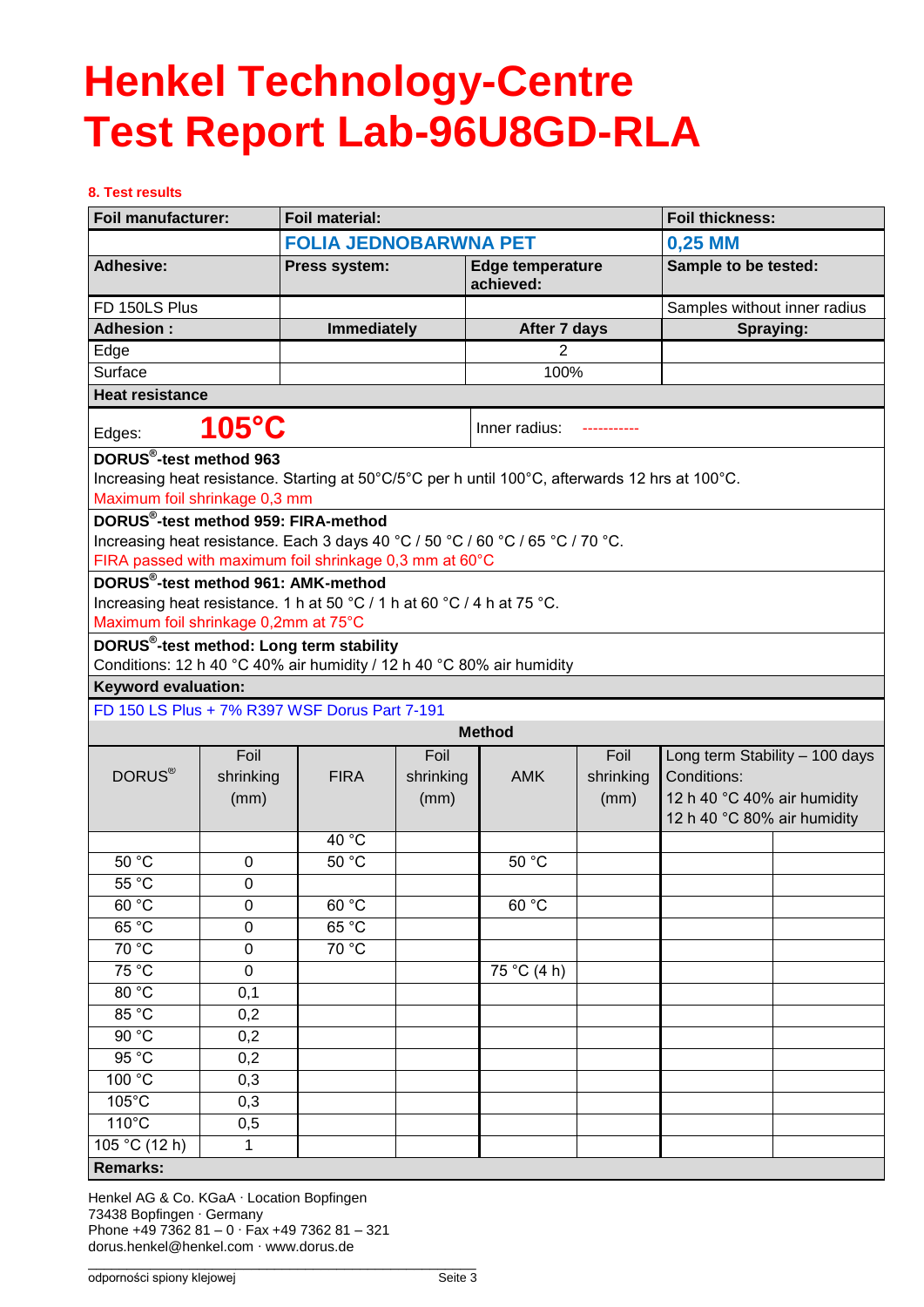# **8. Test results**

|                                            | <b>Foil material:</b><br>Foil manufacturer: |                                                                                                 |           | <b>Foil thickness:</b>               |           |                                |           |
|--------------------------------------------|---------------------------------------------|-------------------------------------------------------------------------------------------------|-----------|--------------------------------------|-----------|--------------------------------|-----------|
|                                            |                                             | <b>FOLIA DREWNOPODOBNA PCV</b>                                                                  |           | 0,4 MM                               |           |                                |           |
| <b>Adhesive:</b>                           |                                             | Press system:                                                                                   |           | <b>Edge temperature</b><br>achieved: |           | Sample to be tested:           |           |
| FD 150LS Plus                              |                                             |                                                                                                 |           |                                      |           | Samples without inner radius   |           |
| <b>Adhesion:</b>                           |                                             | <b>Immediately</b>                                                                              |           | After 7 days                         |           |                                | Spraying: |
| Edge                                       |                                             |                                                                                                 |           | $2 - 3$                              |           |                                |           |
| Surface                                    |                                             |                                                                                                 |           | 100%                                 |           |                                |           |
|                                            | <b>Heat resistance</b>                      |                                                                                                 |           |                                      |           |                                |           |
| $105^{\circ}$ C<br>Inner radius:<br>Edges: |                                             |                                                                                                 |           |                                      |           |                                |           |
| DORUS <sup>®</sup> -test method 963        |                                             |                                                                                                 |           |                                      |           |                                |           |
|                                            |                                             | Increasing heat resistance. Starting at 50°C/5°C per h until 100°C, afterwards 12 hrs at 100°C. |           |                                      |           |                                |           |
| Maximum foil shrinkage 0,3 mm              |                                             |                                                                                                 |           |                                      |           |                                |           |
|                                            |                                             | DORUS <sup>®</sup> -test method 959: FIRA-method                                                |           |                                      |           |                                |           |
|                                            |                                             | Increasing heat resistance. Each 3 days 40 °C / 50 °C / 60 °C / 65 °C / 70 °C.                  |           |                                      |           |                                |           |
|                                            |                                             | FIRA passed with maximum foil shrinkage 0,3 mm at 60°C<br>DORUS®-test method 961: AMK-method    |           |                                      |           |                                |           |
|                                            |                                             | Increasing heat resistance. 1 h at 50 °C / 1 h at 60 °C / 4 h at 75 °C.                         |           |                                      |           |                                |           |
| Maximum foil shrinkage 0,2mm at 75°C       |                                             |                                                                                                 |           |                                      |           |                                |           |
|                                            |                                             | DORUS <sup>®</sup> -test method: Long term stability                                            |           |                                      |           |                                |           |
|                                            |                                             | Conditions: 12 h 40 °C 40% air humidity / 12 h 40 °C 80% air humidity                           |           |                                      |           |                                |           |
| <b>Keyword evaluation:</b>                 |                                             |                                                                                                 |           |                                      |           |                                |           |
|                                            |                                             | FD 150 LS Plus + 7% R397 WSF Dorus Part 4-47                                                    |           |                                      |           |                                |           |
|                                            |                                             |                                                                                                 |           | <b>Method</b>                        |           |                                |           |
|                                            | Foil                                        |                                                                                                 | Foil      |                                      | Foil      | Long term Stability - 100 days |           |
| DORUS <sup>®</sup>                         | shrinking                                   | <b>FIRA</b>                                                                                     | shrinking | <b>AMK</b>                           | shrinking | Conditions:                    |           |
|                                            | (mm)                                        |                                                                                                 | (mm)      |                                      | (mm)      | 12 h 40 °C 40% air humidity    |           |
|                                            |                                             |                                                                                                 |           |                                      |           | 12 h 40 °C 80% air humidity    |           |
|                                            |                                             | 40 °C                                                                                           |           |                                      |           |                                |           |
| 50 °C                                      | $\mathbf 0$                                 | 50 °C                                                                                           |           | 50 °C                                |           |                                |           |
| 55 °C                                      | $\mathbf 0$                                 |                                                                                                 |           |                                      |           |                                |           |
| 60 °C                                      | 0                                           | 60 °C                                                                                           |           | 60 °C                                |           |                                |           |
| 65 °C                                      | 0,1                                         | 65 °C                                                                                           |           |                                      |           |                                |           |
| 70 °C                                      | 0,1                                         | 70 °C                                                                                           |           |                                      |           |                                |           |
| 75 °C                                      | 0,1                                         |                                                                                                 |           | 75 °C (4 h)                          |           |                                |           |
| 80 °C                                      | 0,2                                         |                                                                                                 |           |                                      |           |                                |           |
| 85 °C                                      | 0,2                                         |                                                                                                 |           |                                      |           |                                |           |
| 90 °C                                      | 0,3                                         |                                                                                                 |           |                                      |           |                                |           |
| 95 °C                                      | 0,3                                         |                                                                                                 |           |                                      |           |                                |           |
| 100 °C                                     | 0,3                                         |                                                                                                 |           |                                      |           |                                |           |
| $105^{\circ}$ C<br>$110^{\circ}$ C         | 0,3                                         |                                                                                                 |           |                                      |           |                                |           |
|                                            | 0,5<br>$\overline{3}$                       |                                                                                                 |           |                                      |           |                                |           |
| 105 °C (12 h)                              |                                             |                                                                                                 |           |                                      |           |                                |           |
| <b>Remarks:</b>                            |                                             |                                                                                                 |           |                                      |           |                                |           |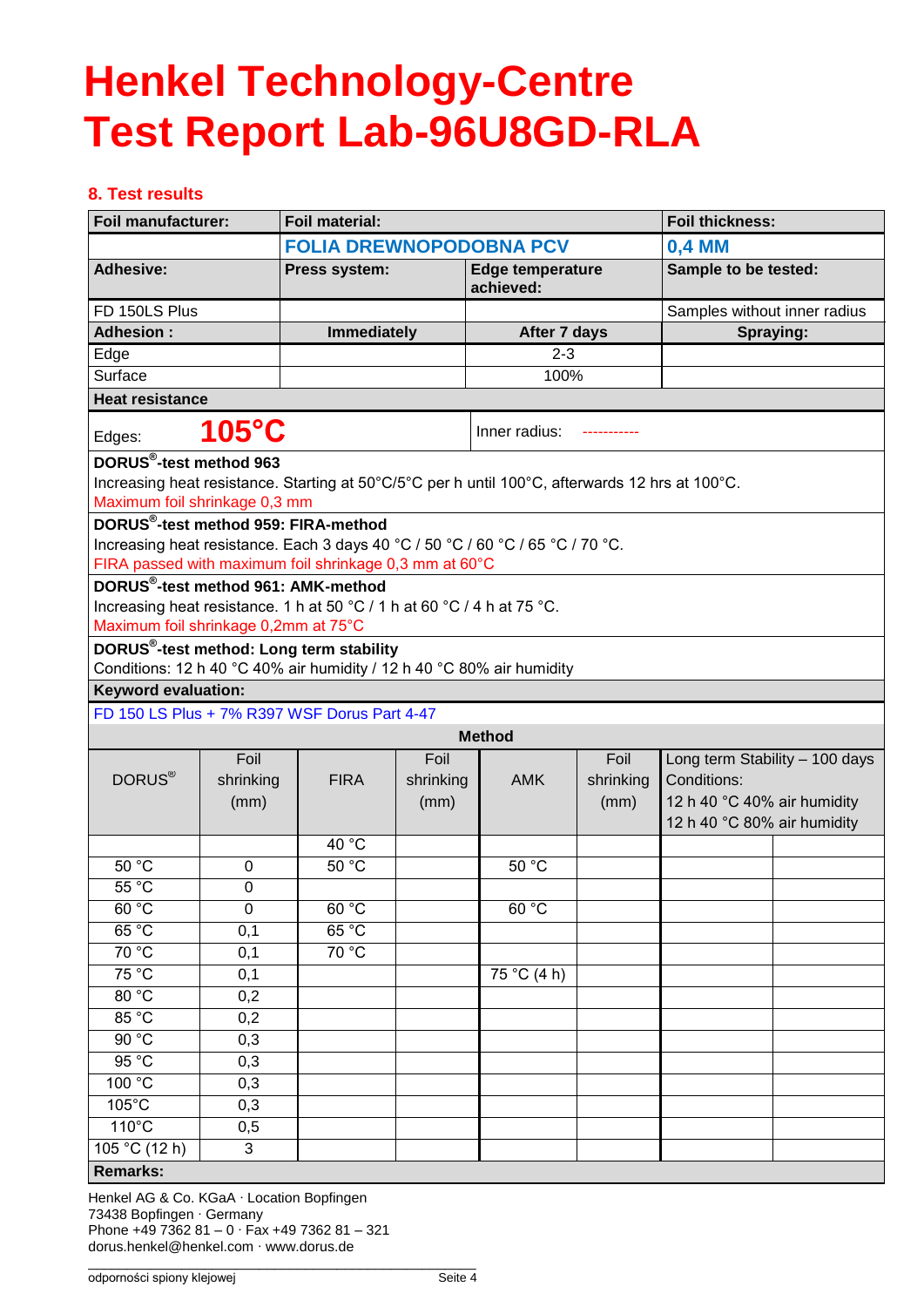# **8. Test results**

| <b>Foil manufacturer:</b>            |           | <b>Foil material:</b>                                                                                                                    |           |                                      | <b>Foil thickness:</b> |                                |           |
|--------------------------------------|-----------|------------------------------------------------------------------------------------------------------------------------------------------|-----------|--------------------------------------|------------------------|--------------------------------|-----------|
|                                      |           | <b>FOLIA POLYSK PCV</b>                                                                                                                  |           | 0,5 MM                               |                        |                                |           |
| <b>Adhesive:</b>                     |           | Press system:                                                                                                                            |           | <b>Edge temperature</b><br>achieved: |                        | Sample to be tested:           |           |
| FD 150LS Plus                        |           |                                                                                                                                          |           |                                      |                        | Samples without inner radius   |           |
| <b>Adhesion:</b>                     |           | <b>Immediately</b>                                                                                                                       |           | After 7 days                         |                        |                                | Spraying: |
| Edge                                 |           |                                                                                                                                          |           | $2 - 3$                              |                        |                                |           |
| Surface                              |           |                                                                                                                                          |           | 100%                                 |                        |                                |           |
| <b>Heat resistance</b>               |           |                                                                                                                                          |           |                                      |                        |                                |           |
| Edges:                               | 100°C     |                                                                                                                                          |           | Inner radius:                        |                        |                                |           |
| DORUS <sup>®</sup> -test method 963  |           |                                                                                                                                          |           |                                      |                        |                                |           |
|                                      |           | Increasing heat resistance. Starting at 50°C/5°C per h until 100°C, afterwards 12 hrs at 100°C.                                          |           |                                      |                        |                                |           |
| Maximum foil shrinkage 0,3 mm        |           |                                                                                                                                          |           |                                      |                        |                                |           |
|                                      |           | DORUS <sup>®</sup> -test method 959: FIRA-method                                                                                         |           |                                      |                        |                                |           |
|                                      |           | Increasing heat resistance. Each 3 days 40 °C / 50 °C / 60 °C / 65 °C / 70 °C.<br>FIRA passed with maximum foil shrinkage 0,3 mm at 60°C |           |                                      |                        |                                |           |
|                                      |           | DORUS®-test method 961: AMK-method                                                                                                       |           |                                      |                        |                                |           |
|                                      |           | Increasing heat resistance. 1 h at 50 °C / 1 h at 60 °C / 4 h at 75 °C.                                                                  |           |                                      |                        |                                |           |
| Maximum foil shrinkage 0,2mm at 75°C |           |                                                                                                                                          |           |                                      |                        |                                |           |
|                                      |           | DORUS <sup>®</sup> -test method: Long term stability                                                                                     |           |                                      |                        |                                |           |
|                                      |           | Conditions: 12 h 40 °C 40% air humidity / 12 h 40 °C 80% air humidity                                                                    |           |                                      |                        |                                |           |
| <b>Keyword evaluation:</b>           |           |                                                                                                                                          |           |                                      |                        |                                |           |
|                                      |           | FD 150 LS Plus + 7% R397 WSF Dorus Part 11-161                                                                                           |           |                                      |                        |                                |           |
|                                      |           |                                                                                                                                          |           | <b>Method</b>                        |                        |                                |           |
|                                      | Foil      |                                                                                                                                          | Foil      |                                      | Foil                   | Long term Stability - 100 days |           |
| DORUS <sup>®</sup>                   | shrinking | <b>FIRA</b>                                                                                                                              | shrinking | <b>AMK</b>                           | shrinking              | Conditions:                    |           |
|                                      | (mm)      |                                                                                                                                          | (mm)      |                                      | (mm)                   | 12 h 40 °C 40% air humidity    |           |
|                                      |           | 40 °C                                                                                                                                    |           |                                      |                        | 12 h 40 °C 80% air humidity    |           |
| 50 °C                                | 0         | $50^{\circ}$ C                                                                                                                           |           | 50 °C                                |                        |                                |           |
| 55 °C                                | 0         |                                                                                                                                          |           |                                      |                        |                                |           |
| 60 °C                                | 0         | 60 °C                                                                                                                                    |           | 60 °C                                |                        |                                |           |
| 65 °C                                | 0         | 65 °C                                                                                                                                    |           |                                      |                        |                                |           |
| $70^{\circ}$ C                       | 0         | 70 °C                                                                                                                                    |           |                                      |                        |                                |           |
| 75 °C                                | 0,1       |                                                                                                                                          |           | 75 °C (4 h)                          |                        |                                |           |
| 80 °C                                | 0,2       |                                                                                                                                          |           |                                      |                        |                                |           |
| 85 °C                                | 0,2       |                                                                                                                                          |           |                                      |                        |                                |           |
| 90 °C                                | 0,2       |                                                                                                                                          |           |                                      |                        |                                |           |
| 95 °C                                | 0,3       |                                                                                                                                          |           |                                      |                        |                                |           |
| $100^{\circ}$ C                      | 0,3       |                                                                                                                                          |           |                                      |                        |                                |           |
| $105^{\circ}$ C                      | 0,4       |                                                                                                                                          |           |                                      |                        |                                |           |
| 105 °C (12 h)                        | 4         |                                                                                                                                          |           |                                      |                        |                                |           |
| <b>Remarks:</b>                      |           |                                                                                                                                          |           |                                      |                        |                                |           |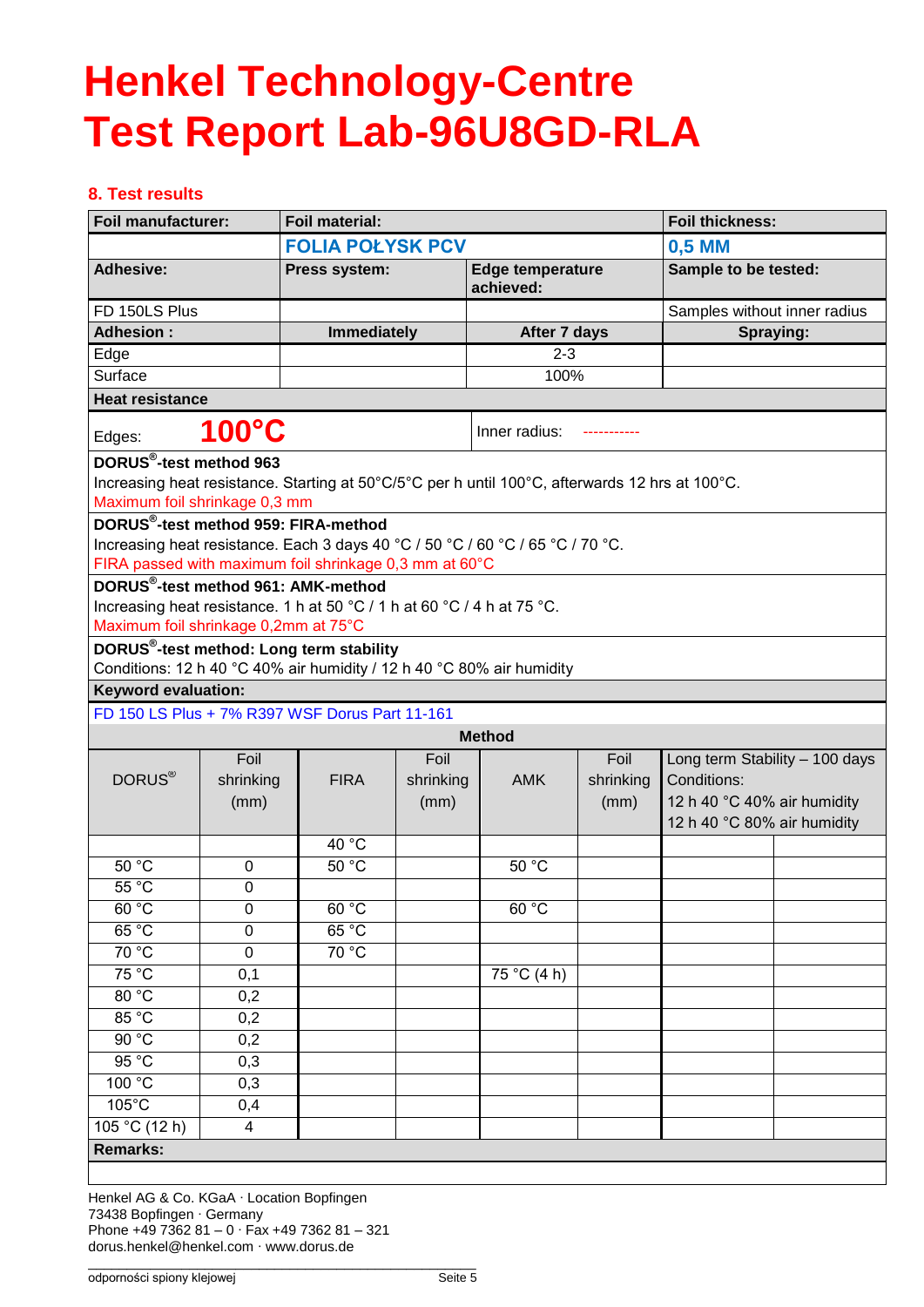# **8. Test results**

|                                                               | <b>Foil material:</b><br>Foil manufacturer: |                                                                                                                                          |           | <b>Foil thickness:</b>               |           |                                |           |
|---------------------------------------------------------------|---------------------------------------------|------------------------------------------------------------------------------------------------------------------------------------------|-----------|--------------------------------------|-----------|--------------------------------|-----------|
|                                                               | <b>FOLIA POŁYSK PET</b>                     |                                                                                                                                          | 0,5 MM    |                                      |           |                                |           |
| <b>Adhesive:</b>                                              |                                             | Press system:                                                                                                                            |           | <b>Edge temperature</b><br>achieved: |           | Sample to be tested:           |           |
| FD 150LS Plus                                                 |                                             |                                                                                                                                          |           |                                      |           | Samples without inner radius   |           |
| <b>Adhesion:</b>                                              |                                             | <b>Immediately</b>                                                                                                                       |           | After 7 days                         |           |                                | Spraying: |
| Edge                                                          |                                             |                                                                                                                                          |           | 2                                    |           |                                |           |
| Surface                                                       |                                             |                                                                                                                                          |           | 100%                                 |           |                                |           |
| <b>Heat resistance</b>                                        |                                             |                                                                                                                                          |           |                                      |           |                                |           |
| Edges:                                                        | 105°C                                       |                                                                                                                                          |           | Inner radius:                        |           |                                |           |
| DORUS®-test method 963                                        |                                             |                                                                                                                                          |           |                                      |           |                                |           |
|                                                               |                                             | Increasing heat resistance. Starting at 50°C/5°C per h until 100°C, afterwards 12 hrs at 100°C.                                          |           |                                      |           |                                |           |
| Maximum foil shrinkage 0,3 mm                                 |                                             |                                                                                                                                          |           |                                      |           |                                |           |
|                                                               |                                             | DORUS <sup>®</sup> -test method 959: FIRA-method                                                                                         |           |                                      |           |                                |           |
|                                                               |                                             | Increasing heat resistance. Each 3 days 40 °C / 50 °C / 60 °C / 65 °C / 70 °C.<br>FIRA passed with maximum foil shrinkage 0,3 mm at 60°C |           |                                      |           |                                |           |
|                                                               |                                             | DORUS®-test method 961: AMK-method                                                                                                       |           |                                      |           |                                |           |
|                                                               |                                             | Increasing heat resistance. 1 h at 50 °C / 1 h at 60 °C / 4 h at 75 °C.                                                                  |           |                                      |           |                                |           |
| Maximum foil shrinkage 0,2mm at 75°C                          |                                             |                                                                                                                                          |           |                                      |           |                                |           |
|                                                               |                                             | DORUS <sup>®</sup> -test method: Long term stability                                                                                     |           |                                      |           |                                |           |
|                                                               |                                             | Conditions: 12 h 40 °C 40% air humidity / 12 h 40 °C 80% air humidity                                                                    |           |                                      |           |                                |           |
| <b>Keyword evaluation:</b>                                    |                                             |                                                                                                                                          |           |                                      |           |                                |           |
|                                                               |                                             | FD 150 LS Plus + 7% R397 WSF Dorus Part 12-180                                                                                           |           |                                      |           |                                |           |
|                                                               |                                             |                                                                                                                                          |           | <b>Method</b>                        |           |                                |           |
|                                                               | Foil                                        |                                                                                                                                          | Foil      |                                      | Foil      | Long term Stability - 100 days |           |
| DORUS <sup>®</sup>                                            | shrinking                                   | <b>FIRA</b>                                                                                                                              | shrinking | <b>AMK</b>                           | shrinking | Conditions:                    |           |
|                                                               | (mm)                                        |                                                                                                                                          | (mm)      |                                      | (mm)      | 12 h 40 °C 40% air humidity    |           |
|                                                               |                                             |                                                                                                                                          |           |                                      |           | 12 h 40 °C 80% air humidity    |           |
|                                                               |                                             | 40 °C                                                                                                                                    |           |                                      |           |                                |           |
| 50 °C                                                         | 0                                           | 50 °C                                                                                                                                    |           | 50 °C                                |           |                                |           |
| 55 °C                                                         | $\mathbf 0$                                 |                                                                                                                                          |           |                                      |           |                                |           |
| 60 °C                                                         | 0                                           | 60 °C                                                                                                                                    |           | 60 °C                                |           |                                |           |
| 65 °C                                                         | 0                                           | 65 °C                                                                                                                                    |           |                                      |           |                                |           |
| 70 °C                                                         | $\pmb{0}$                                   | 70 °C                                                                                                                                    |           |                                      |           |                                |           |
| 75 °C                                                         | 0,1                                         |                                                                                                                                          |           | 75 °C (4 h)                          |           |                                |           |
| 80 °C                                                         | 0,1                                         |                                                                                                                                          |           |                                      |           |                                |           |
| 85 °C                                                         | 0,1                                         |                                                                                                                                          |           |                                      |           |                                |           |
| 90 °C                                                         | 0,2                                         |                                                                                                                                          |           |                                      |           |                                |           |
| 95 °C                                                         | 0,3                                         |                                                                                                                                          |           |                                      |           |                                |           |
| $100 \overline{{}^\circ \text{C}}$                            | 0,3                                         |                                                                                                                                          |           |                                      |           |                                |           |
| $105^{\circ}$ C                                               | 0,3                                         |                                                                                                                                          |           |                                      |           |                                |           |
| $110^{\circ}$ C                                               | 0,6                                         |                                                                                                                                          |           |                                      |           |                                |           |
| $105 \overline{{}^{\circ}C(12 \text{ h})}$<br><b>Demostra</b> | $1,\overline{5}$                            |                                                                                                                                          |           |                                      |           |                                |           |

#### **Remarks:**